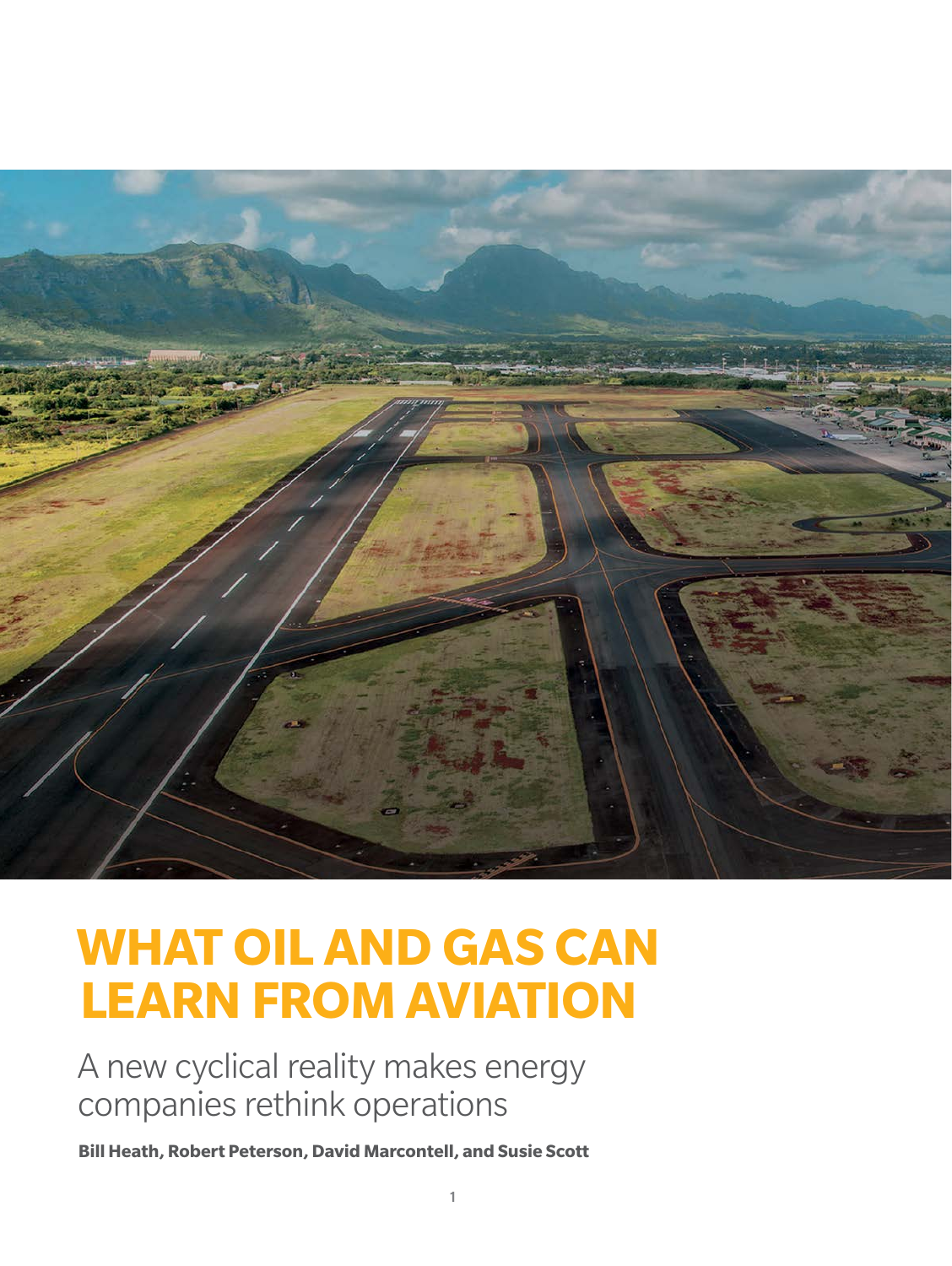$\frac{1}{2}$ t's a transformative time for the oil and gas industry. OPEC production controls are unable so far to overcome a persistent oversupply. North American shale producers keep a cap on prices as they adjust output to capitalize on market peaks. And then, there are the growing risks to the oil and gas industry from a future less dependent on fossil fuels.

The new economic reality for oil and gas: While the cyclical lows may look the same, the swing back into good times is likely not to see prices exceed past highs or even come close to reaching them. For the foreseeable future, many analysts predict crude oil will not top \$60 a barrel, which means fewer profits and less money to plow back into asset-intensive operations.

Oil and gas executives are reacting appropriately to this new normal, seeking ways to maintain tighter reins on an industry that has always functioned like a federation of very independent states. While some of the larger industry members provide models for improving performance, the oil and gas industry also may want to consider reshaping some of its operations around a historcally cyclical and volatile, asset-intensive industry with far tighter profit margins – the aviation industry.

# GOING FOR OPERATIONAL **TRANSPARENCY**

Aviation's strategy has always been to provide its decision makers with optimal transparency into operations, to limit the number of surprises, and maximize the reaction time to problems and opportunities. Single-digit margins make even small mistakes costly, rendering visibility a critical factor in functions up and down the vertical.

To achieve this goal, airlines have three operational imperatives – standardization, centralization, and performance management – and they maintain rigorous scorecards to ensure they meet and exceed their targets. These are the fundamental components that guide senior-level decision making. By contrast, oil and gas has struggled to implement these concepts across business units with any kind of consistency, and daily decision making is regularly pushed down the management chain where problem solving is based as much on individual style as it is on organizational objectives.

Standardization for airlines involves developing specifically defined processes and protocols that are followed across organizations. For instance, each component on every plane that is categorized as being safety critical requires stringently defined high levels of testing and mandated servicing and replacement schedules. These apply in every region, at every facility.

# SETTING ENTERPRISE-WIDE STANDARDS

While oil and gas has a similar concern for safety and standards, relatively few industrywide standards are consistently applied across organizations. Rig operators, for example, often set their own maintenance schedules and protocols. This means when a problem develops, headquarters executives do not always have transparency into the procedure that had been followed.

Standardization is critical, particularly when it comes to the collection of data. In order to construct an accurate view of the organization as a whole, as well as identify the outliers, it requires that information be collected using uniform definitions and similar criteria. Without it, organizations are apt to miss aberrational performance – good or bad.

Centralizing authority and oversight is another priority in aviation. This includes constructing systems that consolidate data. Each airline has a corporate maintenance control team, with access to aircraft data and drawings. These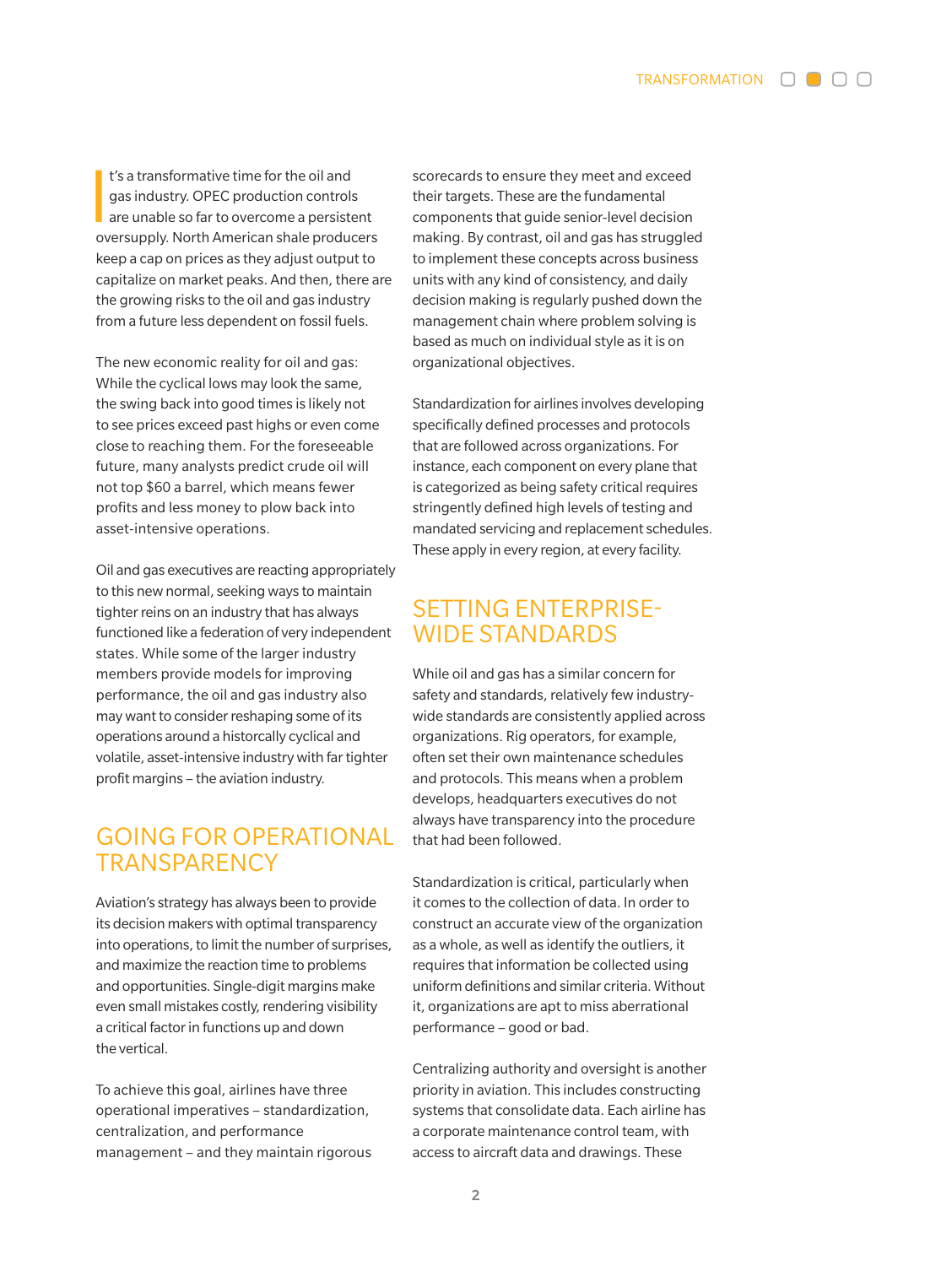

#### EXHIBIT 1: AVIATION'S TIGHTER REINS RESULT IN DOWNWARD TREND IN AIRCRAFT INCIDENTS

After a rocky 1990s, airline efforts in standardization and centralization are making a difference in safety

Note: Based on incidents reported to the Aviation Safety Reporting System (ASRS) between 2000 and 2016 that resulted in aircraft damage, flights cancelled or delayed, maintenance actions, physical injury, or incapacitation, or evacuation Source: ASRS, Oliver Wyman analysis

teams are tasked with making calls on requests to deviate from standards on maintenance or replacement. The goal here is to ensure that the same rigorous criteria are applied to deferring maintenance as to performing it. In oil and gas, such decisions are typically left to the judgment of local leaders.

## ROLE OF THE **REGULATORS**

The emphasis on standardization and centralization in part is a byproduct of hawk-eyed national regulators, such as the Federal Aviation Administration (FAA) in the United States. These regulators often require a certain degree of transparency into a fleet's operations and mandate responses to certain risk scenarios.

After a rocky decade in the 1990s when airlines saw particularly rapid growth and an increase in the number of accidents, aviation – with encouragement from the FAA – looked to overhaul its risk mitigation and safety

management procedures. The goal was to become proactive rather than reactive, with an emphasis on such elements as maintenance procedures and reviews, and data collection and sharing. To help it develop new templates, aviation turned to the National Aeronautics and Space Administration (NASA) and the nuclear power industry for models – just as oil and gas might look to aviation today. (See Exhibit 1.)

Single-digit profit margins are an equally important motivation for aviation to get risk management right, as even small mistakes eat away at hard-won earnings. While airlines refer to the "safety window"– requirements set by regulators, which cannot be breached – they also maintain an "operations window."

For instance, one airline may run tight crew scheduling and accept the risk that planes will be delayed; another will brand itself as punctual and invest differently. Even in these different cost versus operational risk situations, decisions must be made on the basis of standardized principles and centralized decision making.